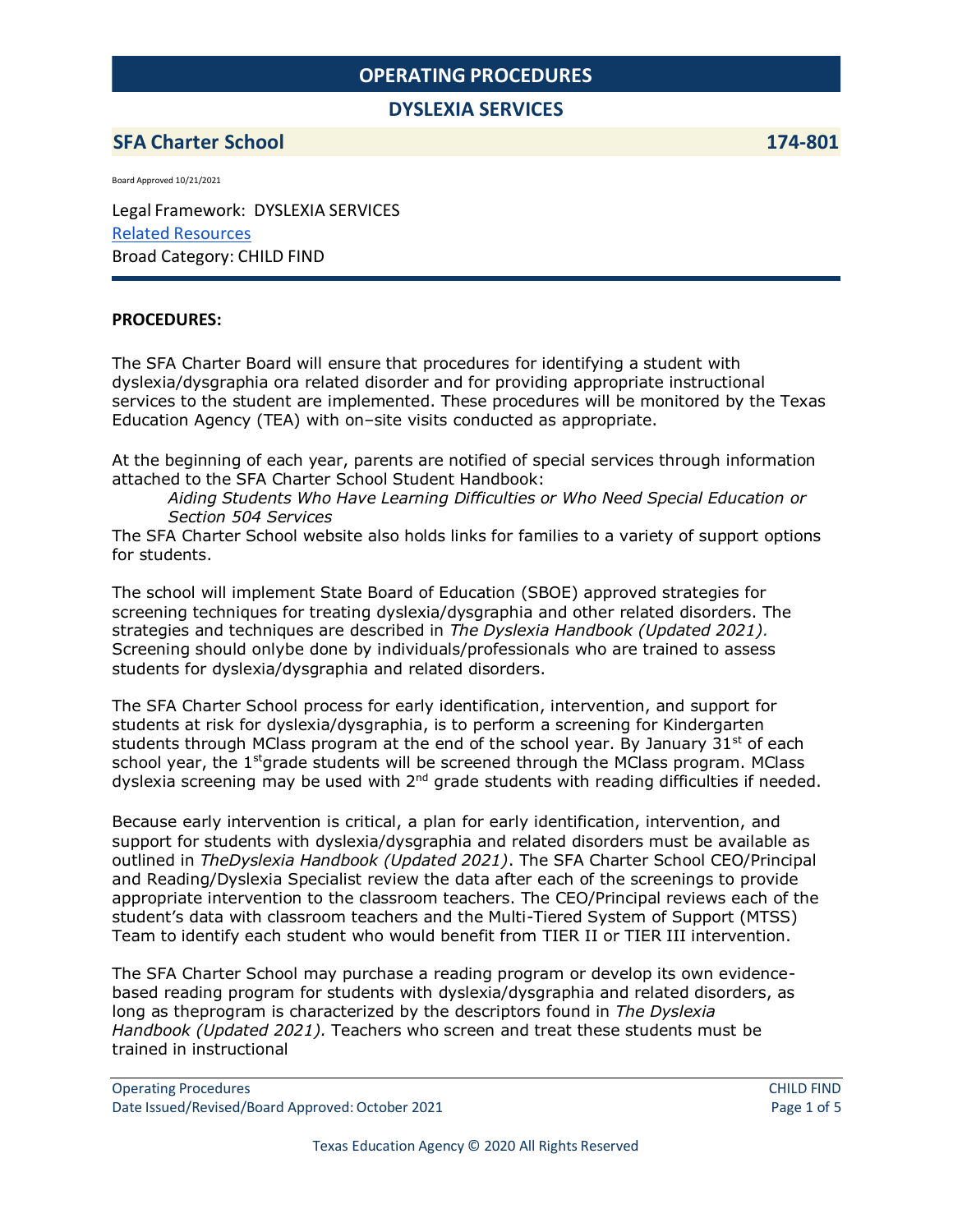### **DYSLEXIA SERVICES**

### **SFA Charter School 174-801**

strategies which utilize individualized, intensive, multi–sensory, phonetic methods and a variety of writing and spelling components described in *The Dyslexia Handbook (Updated 2021)* and in the professional development activities specified by each district and/or campus planning and decision-making committee.

The person responsible for purchasing the materials for dyslexia services for dyslexia therapy is Reading/Dyslexia Specialist and CEO/Principal operating within their budget guidelines and approved/denied by the purchasing department. The SFA Charter School currently uses the Neuhaus Basic Language Skills Program as the reading program for dyslexia students. This program is selected because it meets or exceeds all requirements related in *The Dyslexia Handbook (Updated 2021).* The teacher who screens and also provides instruction for these students is trained with the Neuhaus Basic Language Skills Program, as well as continued professional development in Neuhaus Basic Language Skills Program and other accredited dyslexia training at least yearly.

The MTSS Team reviews each student's data with classroom teachers, and the Reading/Dyslexia Specialist to identify any student suspected to need assessment procedures for identifying a student with dyslexia/dysgraphia or a related disorder.

Before an identification or assessment procedure is used selectively with an individual student, the school district must notify the student's parent or guardian or another person standing in parental relation to the student.

The SFA Charter School will use a single pathway for identification of dyslexia/dysgraphia and relateddisorders, to ensure that child find obligations under IDEA are fulfilled.

The SFA Charter School must provide each identified student access at his/her campus to the services of a teacher trained in dyslexia/dysgraphia and related disorders. Using best practices for the Neuhaus Basic Language Skills Program, the SFA Charter School provides dyslexia services for at least four hours per week in a small, quiet reading classroom with a teacher to studentratio of equal to or less than a 1:3.

Students suspected to have dyslexia/dysgraphia and related disorders may be referred for an initial evaluation for special education and related services or to a Section 504 Committee, in accordance with TEA's *The Dyslexia Handbook (2021 Update).* If the MTSS Team determines that data leads to the suspicion of dyslexia/dysgraphia or a related disorder and that the

student needs specially designed instruction as a result of dyslexia/dysgraphia or a related disorder, thestudent should be referred to special education for a potential full individual and initial evaluation, if appropriate.

Operating Procedures CHILD FIND Parents are notified at all steps along the process, with a first contact by the teacher of the student through a parent-teacher portfolio conference. Screening results are sent home to the parents/guardians and given to the parent/guardian in a face to face conference with the teacher. The MTSS Team notifies parents of Tier II and Tier III intervention and frequent progress monitoring data is provided. When a student is recommended for further assessment procedures, the MTSS Team meets with the classroom teacher, the

Date Issued/Revised/Board Approved: October 2021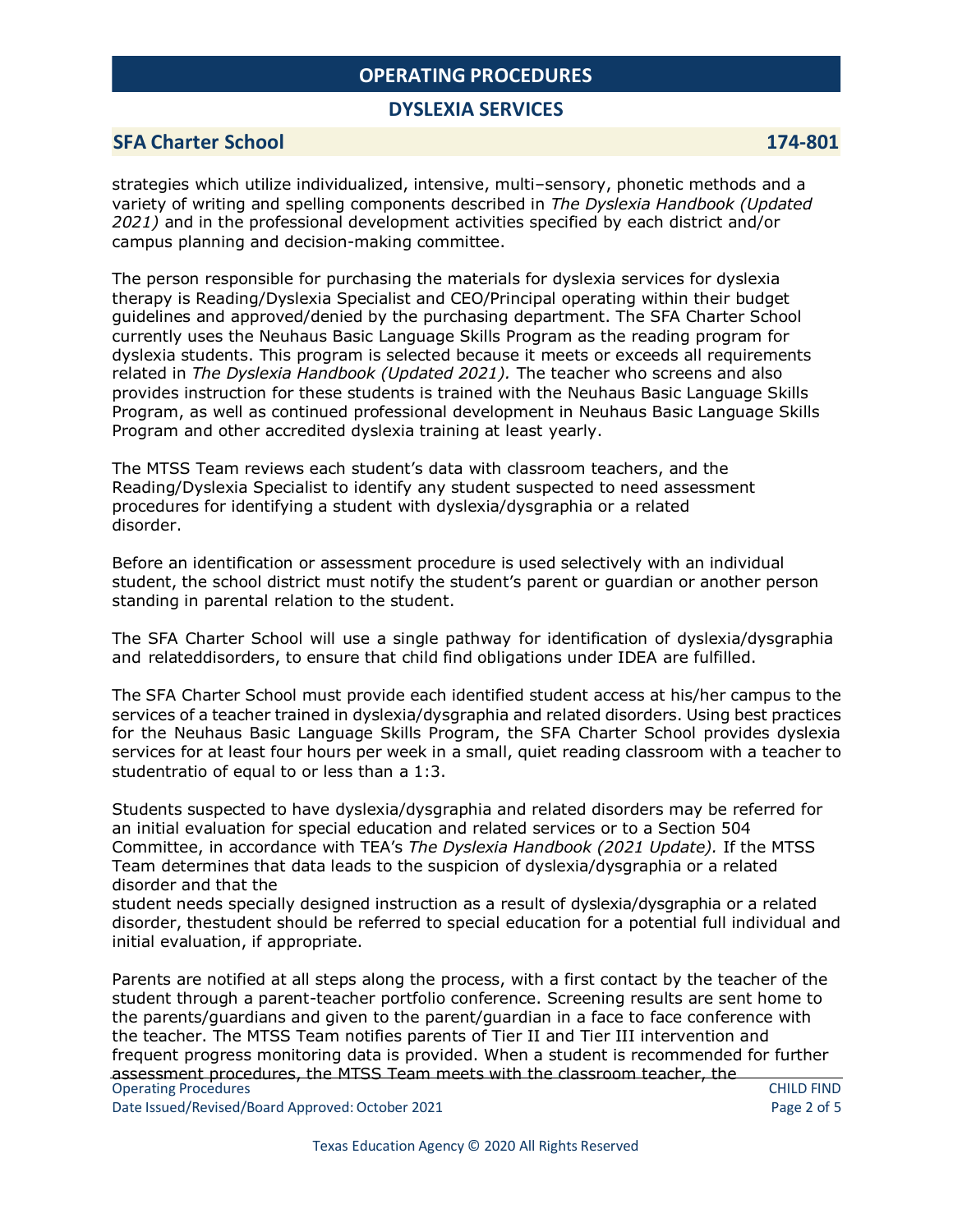### **DYSLEXIA SERVICES**

### **SFA Charter School 174-801**

Reading/Dyslexia Specialist, the Special Education Specialist, and/or the School Psychologist. Contact will be made with the parent to explain the single pathway used for evaluation for dyslexia/dysgraphia and related disorders for identification under IDEA. An informed consent meeting is held with the parent/guardian. A face to face meeting is preferred, butother means may be used if the parent is not available. Parent/Guardian may request a referral at any time. If the school suspects a disability, the evaluation must be conducted within the applicable timeline.

During the informed consent meeting with parent/guardian, the School Psychologist will explain Full Individual Evaluation process and review the data to be gathered. The Reading/Dyslexia Specialist provides an introductory training for parents/guardians as to the meaning of dyslexia and the student data which will be gathered. Parents are provided the *Guide to ARD, Procedural Safeguards, Talking Books, and access to The Dyslexia Handbook (2021 Update).*

The School Psychologist conducts the Full Individual Evaluation in coordination with the Reading/Dyslexia Specialist following the Special Education timeline for evaluation. At the conclusion of the Full Individual Evaluation, the School Psychologist reviews the evaluation data with parents and involved school staff. All ARD documents are prepared through the ESPED system. The Admission Review and Dismissal (ARD) is held with parents and pertinent school staff to review the evaluation data to determine eligibility, placement, and services for the student. Decisions will be made based on data presented within the ARD. A determination will be made regarding whether individual service is needed to determine service with Special Education or Section 504. Yearly meetings on the anniversary date of the student entering the program will be held through Special Education or Section 504 to review student progress data, eligibility, accommodations, services, and/or other issues to develop an appropriate individualized plan for the student. Parent/Guardian will receive a *Guide to ARD, Procedural Safeguards, Talking Books, and access to The Dyslexia Handbook (2021 Update*). As soon as the meeting is finalized the Special Education Specialist will send a copy of the meeting and the plan to the parent/guardian.

The pathway for students that required dyslexia/dysgraphia services and/or IDEA Part B services are provided to the student with the services of a teacher trained in dyslexia/dysgraphia and related disorders. Using best practices for the Neuhaus Basic Language Skills Program, the SFA Charter School provides *Standard Protocol Dyslexia Instruction* for at least four hours per week in a small, quiet reading classroom with a teacher to student ratio of less than a 1:3.Progress is monitored by the Reading/Dyslexia Specialist twice each nine weeks and reported to parents/guardians of the student.

Mastery checks are conducted by the Reading/Dyslexia Specialist at scheduled places in the program, in addition to the progress monitoring data. Parents attend a Parent Portfolio Conference with the Reading/Dyslexia Specialist to discuss the assessment data and receive information regarding upcoming learning.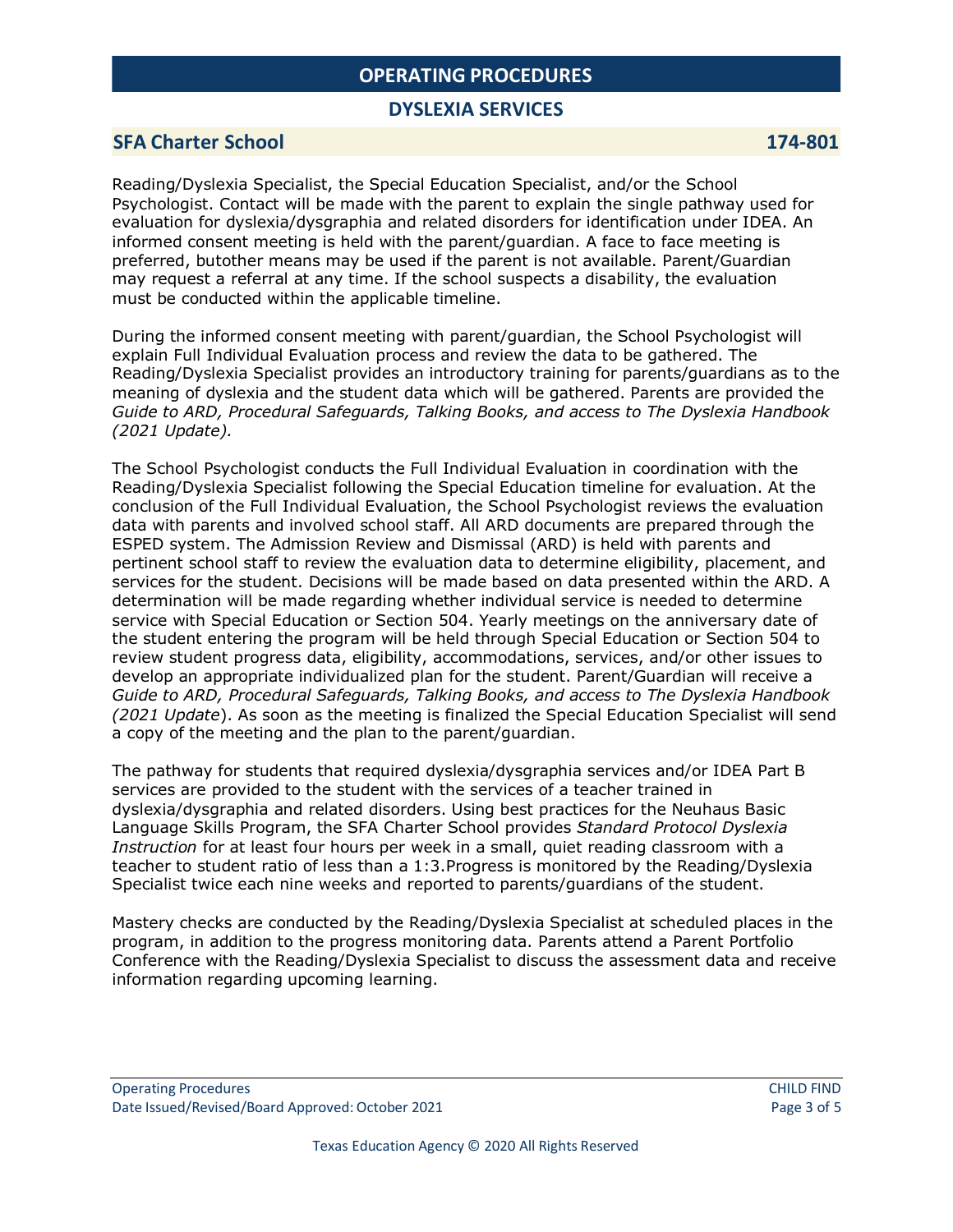# **DYSLEXIA SERVICES**

# **SFA Charter School 174-801**

The SFA Charter School shall continue to develop and provide a parent education program for parents/guardians of students with dyslexia/dysgraphia and related disorders. This program shall include:

- Awareness of characteristics of dyslexia/dysgraphia and related disorders;
- Information on full individual evaluation of dyslexia/dysgraphia and/or related disorders;
- Information on effective strategies for teaching dyslexic students;
- Awareness of information on modification, especially modifications allowed on standardized testing;
- Information on qualifications of those delivering services to students with dyslexia;
- Information on eligibility, evaluation requests, and services available under IDEA and Rehabilitation Act Section 504 and information on the multi-tiered system of support process;
- Access to *Guide to ARD, Procedural Safeguards, Talking Books, and The Dyslexia Handbook (2021 Update*).

At the first nine weeks Parent Portfolio Conference each year, the Reading/Dyslexia Specialist provides this parent education program and access to informational literature for each parent/guardian.

### **STAFF RESPONSIBLE:**

**District Level/Campus Level:** Reading/Dyslexia Specialist, Special Services Specialist, School Psychology Specialist, Academic Coordinator, CEO/Principal

## **TIMELINES FOR DYSLEXIA SERVICES ACTIVITIES:**

Screening will be completed by January  $31<sup>st</sup>$  of each year for  $1<sup>st</sup>$  grade and end of year for Kindergarten.

Screening materials are MClass BOY, MOY, and EOY.

Training for teachers who screen and instruct students with dyslexia are provided the training through Neuhaus Center.

The SFA Charter School provides a parent education program for parents/guardians of students with dyslexia upon initial enrollment into the dyslexia program and during the yearly initial 9-week Parent Portfolio Conference.

Each parent/guardian is notified of the student's eligibility in the meeting for the school year. The parent/guardian is also sent yearly paperwork as soon as the meeting is completed and entered into to PEIMS.

The SFA Charter School shall provide a parent education program for parents/guardians of students with dyslexia/dysgraphia and related disorders. This program should include:

- Awareness of characteristics of dyslexia/dysgraphia and related disorders;
- Information on testing and diagnosis of dyslexia;
- Information on effective strategies for teaching dyslexic students;
- Awareness of information on modification, especially modifications allowed on standardized testing;